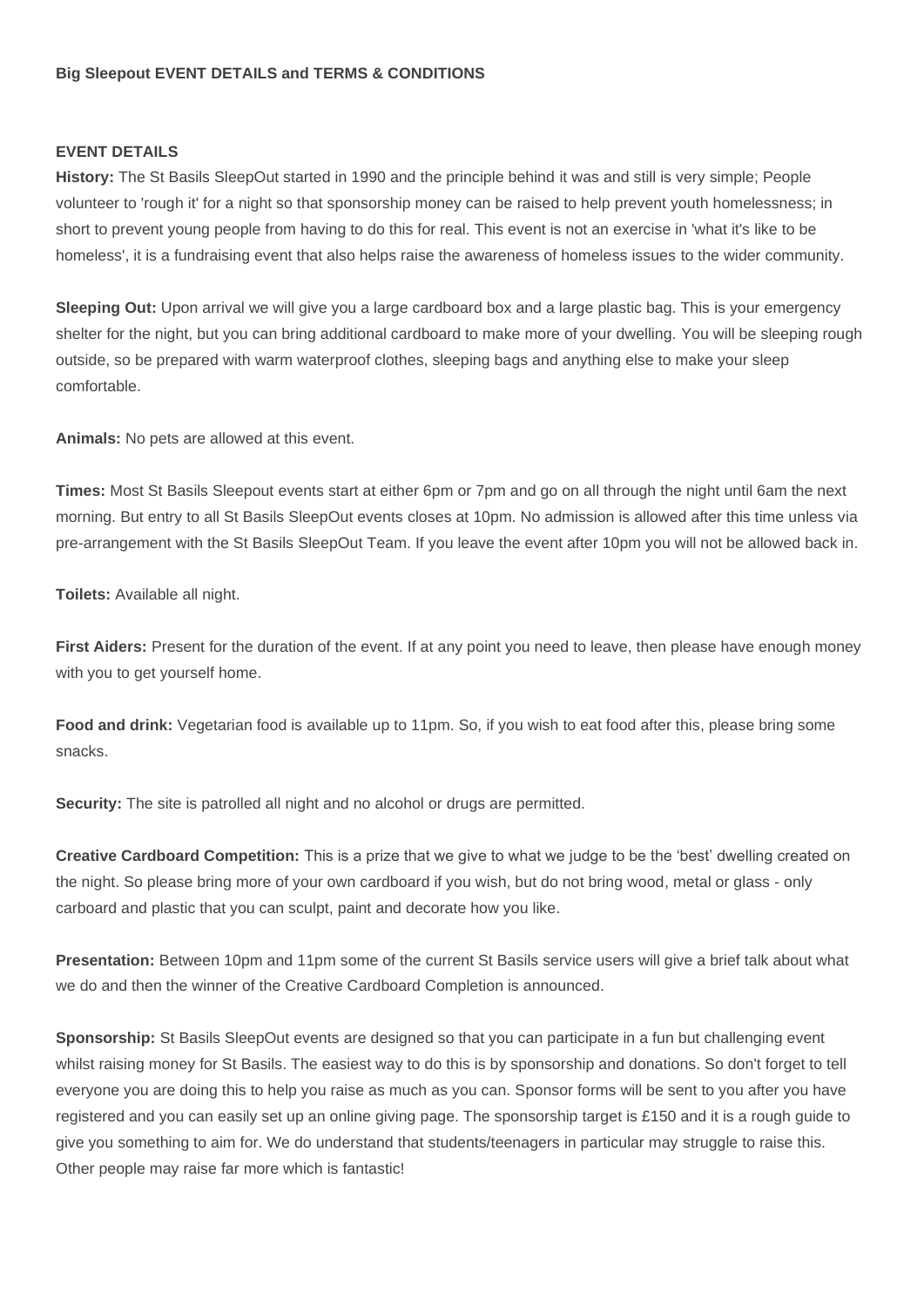## **TERMS & CONDITIONS**

- i) **Read the T's & C's.** Anyone wishing to take part in this event must read these terms and conditions first. If you are coordinating other people to attend, you must make sure they all read these Terms & Conditions.
- ii) **Sign the disclaimer.** Please ensure everyone has signed against their name on the disclaimer prior to the event. This will be checked when you reach the event. The disclaimer states that they understand the nature of the event and that they have read, understood and will abide by the St Basils SleepOut Events Terms & Conditions. Failure to do this will result in them NOT taking part in the event. The organisers reserve the right to reject any submission made for registration to any St Basils SleepOut event and to refuse admission to the event on the night.
- iii) **Mentally and physically fit**. All individuals taking part in a St Basils SleepOut event are responsible for ensuring they are medically and physically able to undergo this activity.
- iv) **Own risk.** Participants take part at their own risk and the organisers cannot be held responsible for any loss or damage to personal effects, for personal accidents or for injury or loss to third parties, other than as a result of St Basils negligence.
- v) **Age requirements.** The minimum age for participation in this event is 5 years old. If a person is between the age of 5 and 17 then a responsible adult (18 or over) must register them, sign the disclaimer form on their behalf and take full responsibility for this person for the duration of the event. Groups that have under 18-year-olds must observe the minimum requirements which is 1 adult to 3 under 18's at all times.
- vi) **This is an alcohol and drug free event**. If you are seen using alcohol it will be confiscated. If you are seen using illegal drugs the police will be called. In both cases you may be asked to leave the event and the organisers reserve the right to ask anyone to leave the event.
- vii) **Disruption will not be tolerated.** The deliberate disruption to other people's dwellings, use of obscene language or unruly behaviour will not be tolerated. Singing or loud talking must stop by Midnight. If you are witnessed doing such things the organisers reserve the right to ask you to leave the particular St Basils SleepOut site regardless of the time.
- viii) **Gates close.** Entry to all St Basils SleepOut events closes at 10pm. There is absolutely no admission to the sleepout site after this time unless via pre-arrangement with the SleepOut Team. If you leave the event after 10pm you will NOT be allowed back in.
- ix) **Getting home.** St Basils cannot take responsibility for the safe conduct of participants travelling to and from this event. You will have to make your own arrangements regarding travel. The event finishes at 6am on the following morning, but anyone is free to leave whenever they want. So please have alternative means of getting home arranged or bring enough money to get yourself home in a taxi should you wish to leave before the end.